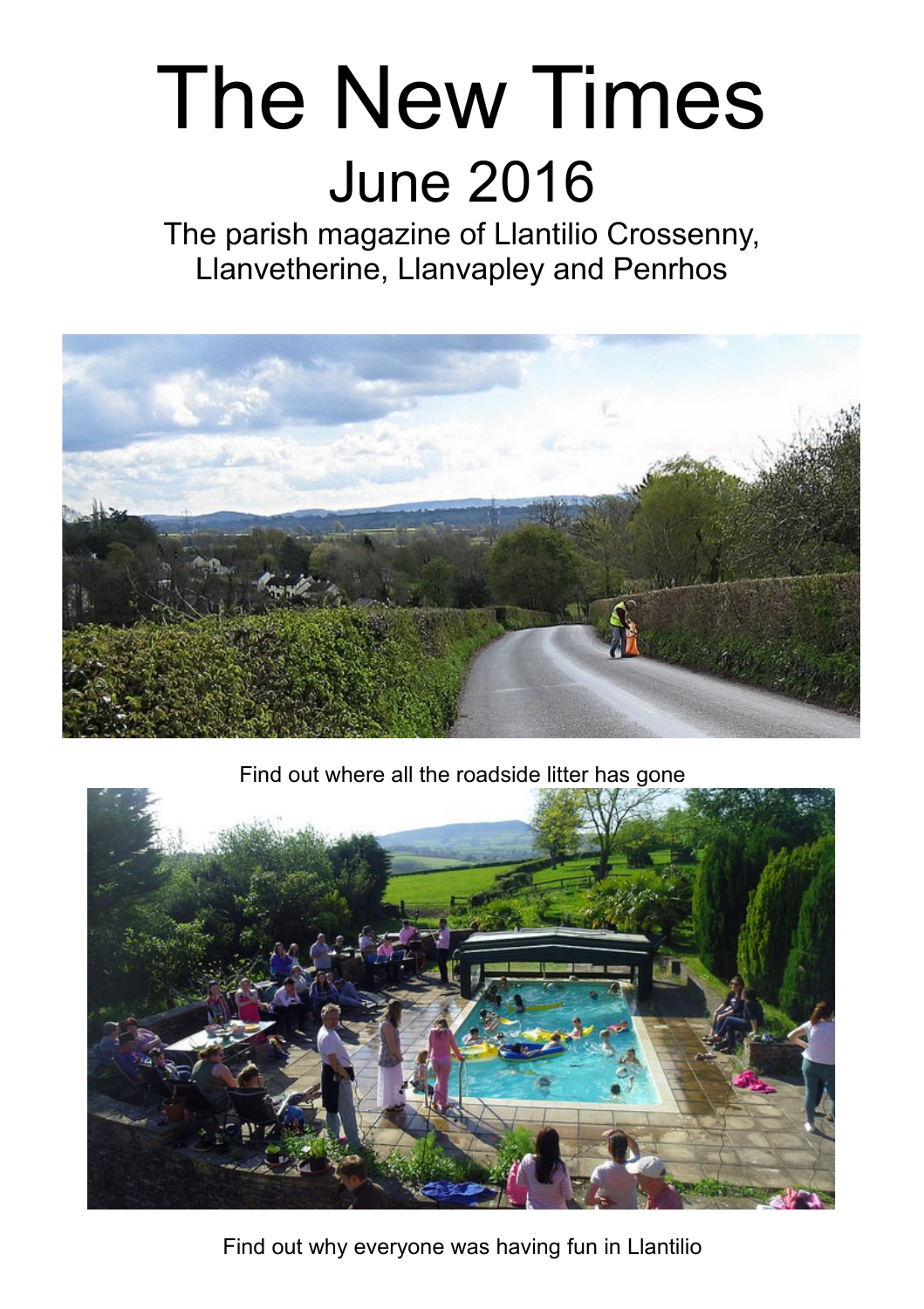# **From The Vicarage**

This month seems to be full of celebrations.

We begin with a wedding service in Llanvetherine – a celebration of two people committing themselves to each other, to love and to cherish one another through the journey of life.

To find a person with whom we want to share our whole lives is a wonderful, overwhelming testimony to the power of love. A gift we too often take for granted.

Later in the month there will be events to celebrate the Queen's 90th birthday. Here we give thanks for the gift of a long and dedicated life of service.

The month ends with the ordination of Mr. Andrew Dawson in St. Woolos Cathedral Newport, as he enters the diaconate (a greek word meaning "service").

So often the news headlines are dominated by doom and gloom, and I'm sure that it can't be good for our mental health to be bombarded with one lot of bad news after another. So, let's try and balance things out a bit, and look at the Good News around us. The power of love,

The gift of life,

And the willingness to serve and help one another along the way. And for those of you who love the birdsong at the moment, "The Mass of the Birds" by Dafydd ap Gwilym is a wonderful poem to read as you listen to their glorious song.

With every blessing, Heidi Llantilio Vicarage llantiliovicar@aol.com

#### **Bible text of the month selected by Christine Everitt**

Our monthly text: "The purpose of my instruction is that all believers would be filled with love that comes from a pure heart, a clear conscience and genuine faith." 1 Timothy 1:5

Developing the character of Christ is life's most important task, because it is the only thing we take with us into eternity. Jesus made it quite clear in his Sermon on the Mount that eternal rewards in Heaven will be based on the character we develop and demonstrate here on earth.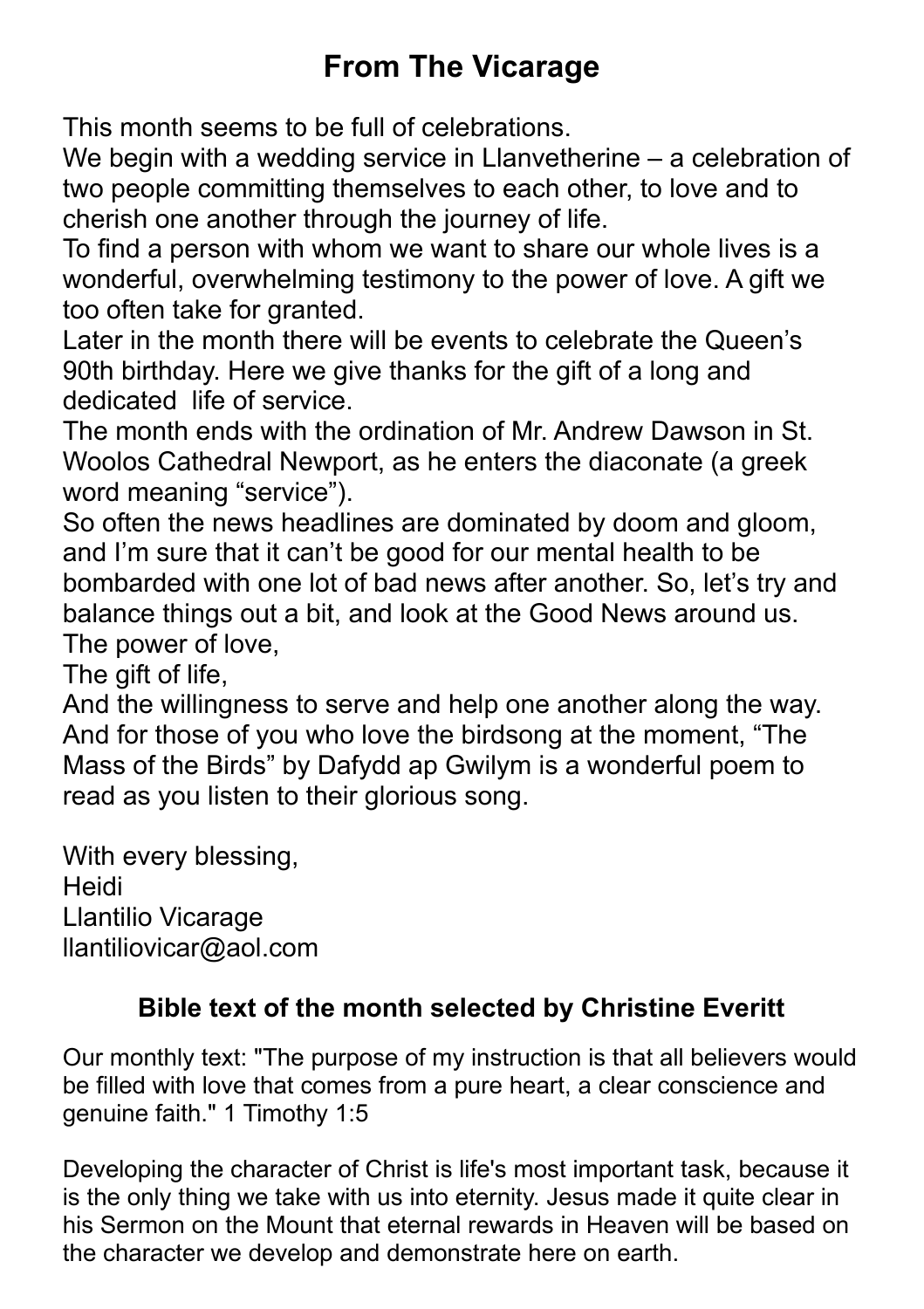So how do we develop our character to please God. Here's a verses I read recently:

#### **How To Develop A Right Character**

Watch your thoughts, for they become words. Watch your words for they become actions. Watch your actions, for they become habits. Watch your habits, for they form your character. Watch your character, for it becomes your destiny.

Character is never built in a classroom. Character is built through the circumstances of life. Live as God would want; honestly, with wisdom, truth and faith.

## **Llantilio Crossenny News**

On Monday May 2nd the **Llantilio plant** sale once again drew a good crowd of people eager to purchase the lovely plants on offer for their spring gardens. The showery weather failed to dampen spirits and a good afternoon was enjoyed by all with some much needed funds raised for our lovely Church.

Many thanks are due to the plant growers, to Jane for doing the raffle and the ladies for making cakes and providing the tea's.



**A coffee morning** in aid of Church funds has been arranged for Wednesday June 22nd at 10.30 am. This will be held at Little Cilllwch by kind invitation of Mrs Ceinwen Davies, If the weather is nice it should be a nice occasion to enjoy Ceinwen's lovely garden. We will be serving coffee and cakes, so donations of cakes will be much appreciated! We will also have a raffle and bring and buy stall, entry fee £3. Please put the date in your diary!

**Monmouthshire Hunt Supporters** are holding a Show at Park Farm, Llantilio Crossenny, Saturday  $4<sup>th</sup>$  June 9.00 am. Details from show secretary Fran Fitzpatrick [fran.fitzpatrrick@btinternet.com](mailto:fran.fitzpatrrick@btinternet.com)

Raglan and Gwent **Young Farmers** are having their annual competitions Rally on Saturday 11th June, at Adrian and Val Cooke's, Nantyderri Farm Llantilio Crosseny. The day will run from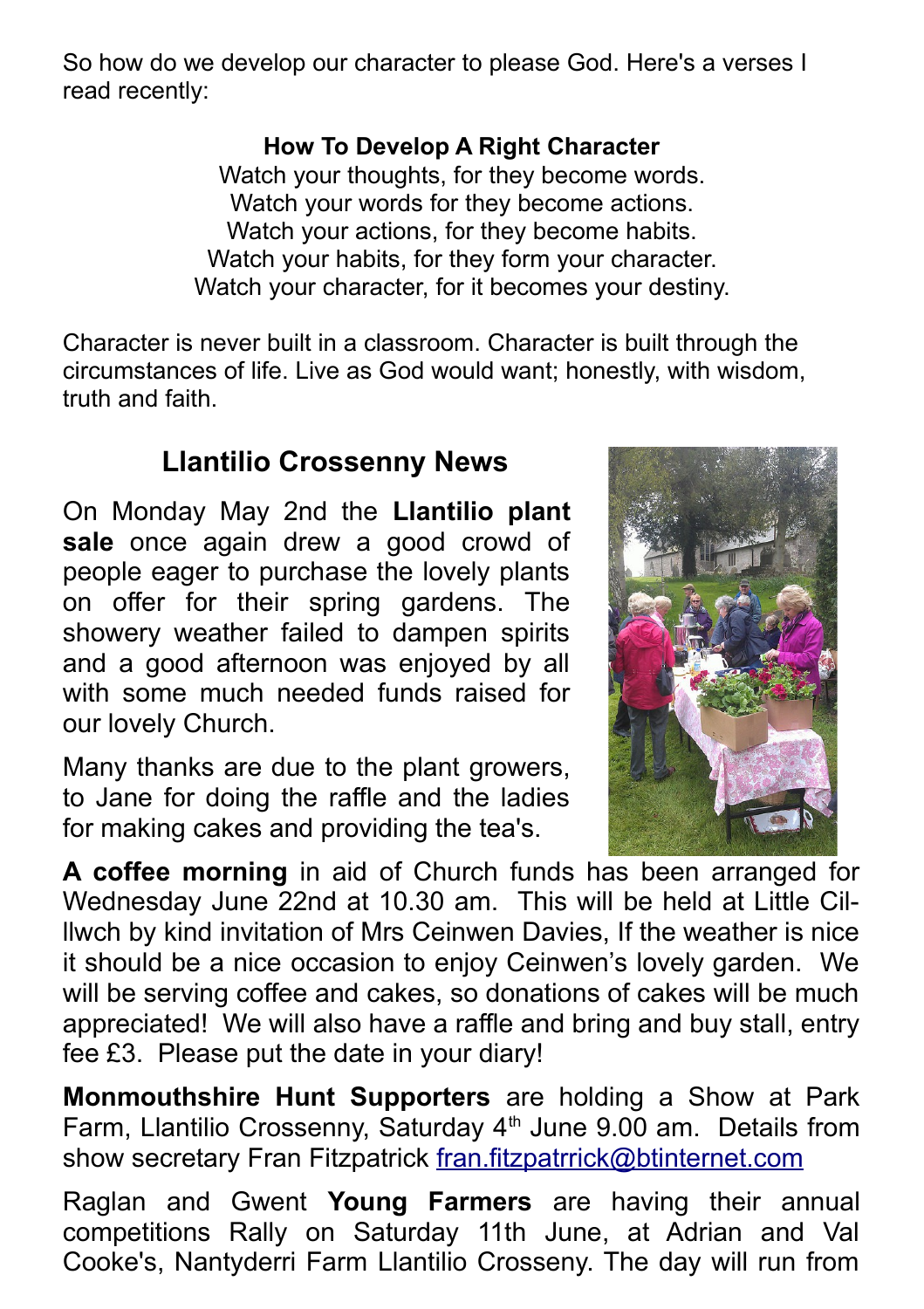10am to 4pm, including singing, dancing, cookery, woodwork and so on. There will be 6 clubs (Abergavenny, Bedwas, Crucorney, Usk, Raglan and Wentwood) competing against each other.

**Llantilio Crossenny Festival** would like to say a big "thank you" to all the locals who took part this year. It really couldn't have happened without you!

The chorus for Handel's "Solomon" were so good that they were asked to sing the last section of the chorus "Swell the full Chorus" a capella! Our two local bass Head Eunuchs (in Solomon's Harem!) had the audience in peals of laughter!



We'd also like to thank Selby Sound for their "performance" at Evensong-it was lovely to have something a little different and they wonderfully complimented the bell ringers, to whom we enjoyed listening with the doors wide open. Thank you!

As the only Festival in Europe to organize an annual children's opera project from start to finish with able-bodied and disabled children (across Monmouthshire and Blaenau Gwent) working alongside professionals, we'd like to thank the Ernest Cook Trust and Allun Griffiths Contractors for their support of this year's "The Magic Flute" by Mozart.

We were so proud of the children, especially the autistic ones with small solo roles. We were not too sure if these children would feel comfortable performing on the day, but it seemed that nothing was going to stop them! We had Cross Ash School choir singing in the chorus and even the newly formed orchestra played alongside the professional orchestra for one of the numbers. On the technical crew some of the children were severely disabled, but they were fascinated by the lighting and design side. The scenery was made according to the model designed by a pupil from Pen Y Cwm Special School in Ebbw Vale and painted accordingly by those who attended the scenery painting workshop. At the performances, it was lovely to see the carers and foster siblings of many of the disabled children in care who were performing. The two schools integrated with ease and there was a real sense of community spirit,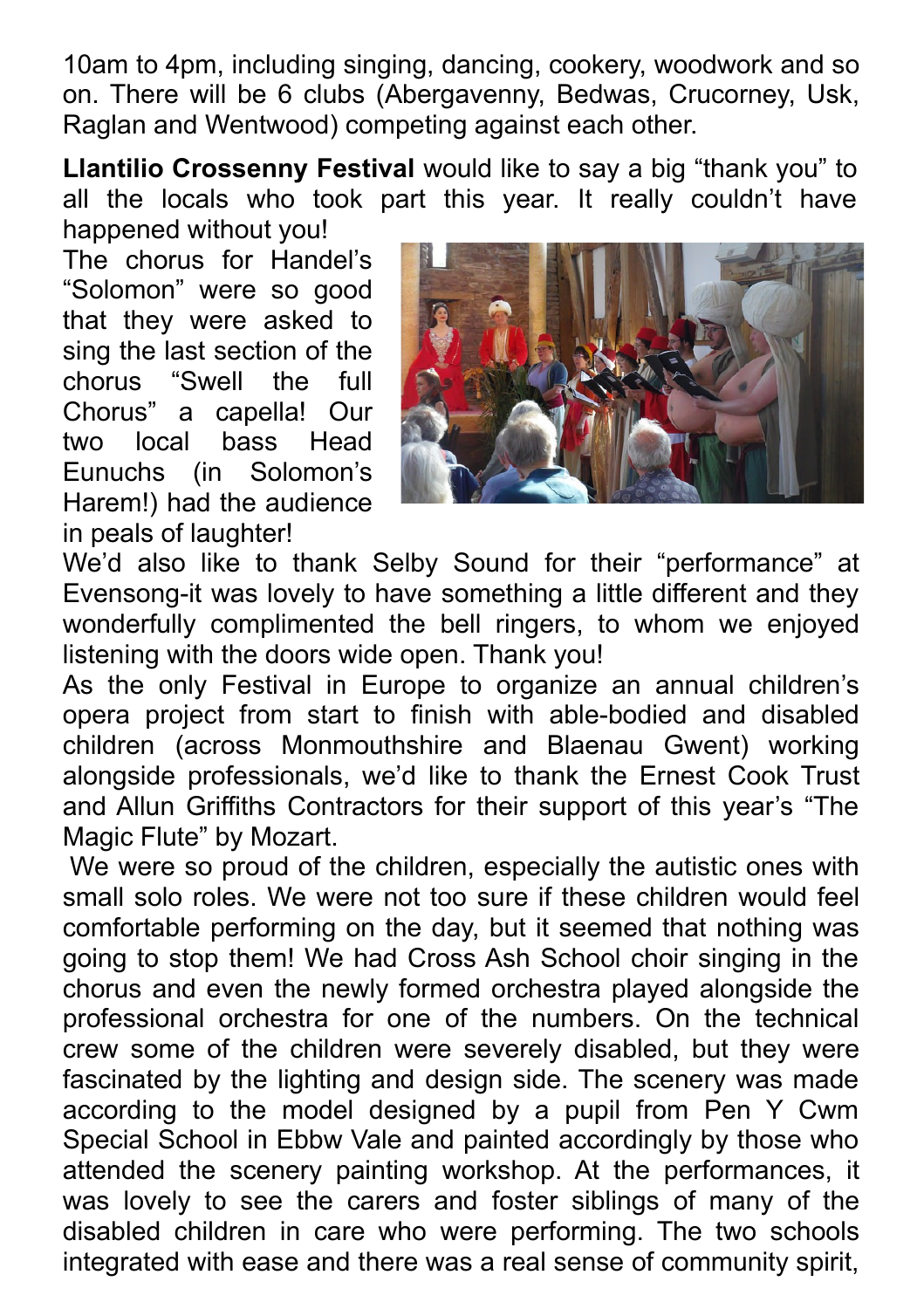regardless of ability or social standing. We had a wonderfully sunny day and we'd love to thank our newly formed local Jazz Band for their performance at the pool party afterwards!

Similar to last year, we held dress rehearsals at both Cross Ash School for the whole school and Pen Y Cwm Special School in the Hall of the Ebbw Fawr Learning Community, Ebbw Vale for more than 500 school children with differing degrees of disability. Many of them have never seen "live" theatre before, as a trip to the theatre would be impossible.

This year the children had so many ideas they wanted incorporated into the opera, that we have decided next year, through the Charles Farncombe Award for Young Composers in Wales, we will be encouraging the children to write/compose and perform alongside professionals in their own opera based on the historical figure "The Ogre of Abergavenny Castle"!

Next year's Festival will take place from 30th April-14th May 2017.

## **Llanvapley News**

Emily James of Trothy View, Llanvapley has been appointed the new Head Girl of Monmouth Comprehensive School. Emily took part in a tough recruitment process with over 30 other girls who had been nominated by subject teachers to apply for the role. The next round of selection required each candidate to give a presentation to the school council and Deputy Head teacher on why they wanted the role of Head Girl. After the presentation it was straight into an interview with the Headmaster (Mr Davis), Head of Sixth Form and the two existing Head Boy and Head Girl. After an anxious wait of 24hrs, Emily was told that she had been successful and was announced as the new Head Girl. Emily has the exciting job of recruiting the prefect team and she has already started her duties. Emily is over the moon and is really enjoying her new role in school which also includes support for all students through the move to the temporary school block whilst the new school is being built. Emily's parents, Mandy and Mark are busting with pride!

The May winner of the **LSSA 100 club** draw, which took place at the monthly coffee morning, was Hattie Marchant. Hattie is planning to spend her winnings on bones for her friends!

On the 19<sup>th</sup> May **Llanvapley Sports Pavilion** celebrated its 20<sup>th</sup> birthday. No party, no cards, no presents or fuss but still well loved.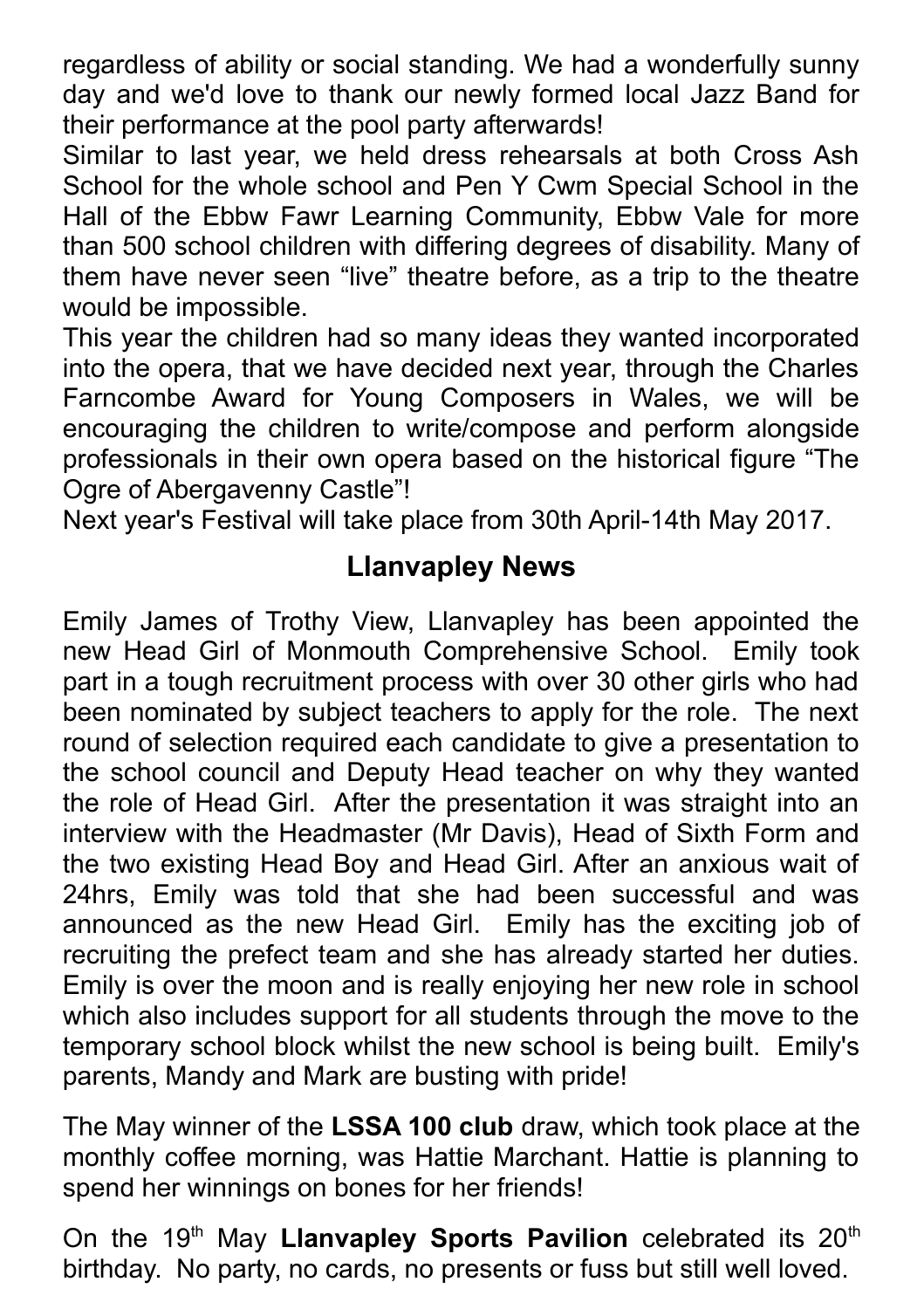Llanvapley Church organised a **litter pick** which took place at the start of May. The work concentrated on the roads around the village but also included parts of Abergavenny. A total of nearly £300 was raised to support the restoration work needed in the church. Thanks to everyone who supported the litter pick which was great fun. Pictured are Jason and Lesley Stoker with a car full of rubbish!





The **churchyard Spring Clean on 7th May was** a great success with a good crew of volunteers all ready and able to do their bit to smarten up the churchyard and the inside of the church. Thanks go to everyone who helped to make it such a success. Thanks Harry!

On 10th May Mike Penney from the **Bell Ringers Association** visited Llanvapley Church to inspect the bells as part of the fact finding for the restoration project. Mike was able to confirm that the second bell which is currently not used is in fact cracked. He identified two hair line cracks on the bell caused by corrosion of steel staples which hold the clapper. He was able to give advice on how the church could restore the bell to working order.

Whlle the good folk of Llantilio enjoy **superfast broadband t**he good folk of Llanvapley are still waiting for Openreach to get their act together and switch on the green cabinet. It has been there since last July but still nothing happens. Let us pray.....

On **Saturday June 11th at 3.00pm** there will be a party in **Llanvapley Pavilion** organised by the communities of Llanvetherine, Llantilio, Llanvapley and Penrhos. The event is being held to celebrate **Her Majesty The Queen's 90th Birthday**. A full programme of events has been organised which includes a toast, a group photograph, a sing song and games and competitions for children. All children will be given a commemeraive mug to mark the event. Full details are on a poster which has been circulated.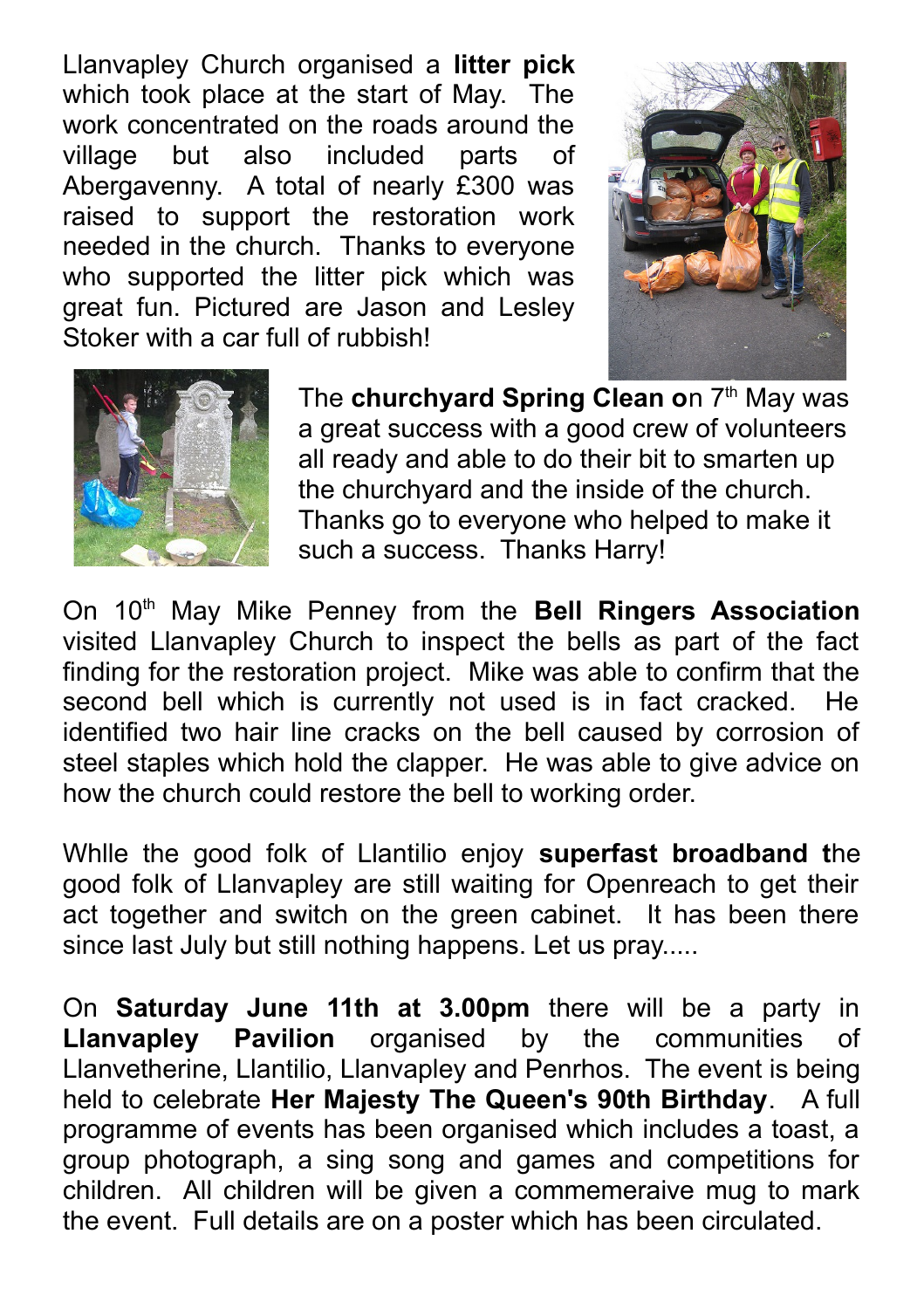#### **Penrhos News**

On 24th April, **Rowan Adams,** son of Tarquin and Clare was christened in Penrhos church. It was a beautiful service attended by close family members on both sides as well as godparents. Rowan, now one year old was very well behaved right up to the crucial point when he put up a bit of a protest, but Heidi put him at ease and Rowan was christened into the church. The weather held out for most of the day and family as well as members of the congregation enjoyed a post church celebration back at Woodlands Farm barn.



Events are taking place in June in Penrhos to fundraise for the church as part of the NGS Open Gardens scheme. The gardens at the gardens at **High House and the Old Vicarage** are open on Sunday 5<sup>th</sup> June from 2-6pm and the gardens at Longhouse Farm are open on Saturday 11<sup>th</sup> and Sunday  $12<sup>th</sup>$  of June from 2-6pm. All are welcome and childrens' games and activities have been organised on 11th June. Refreshments are available throughout the afternoon

The annual **Penrhos Hog Roast** at Bulmers Barn took place on Sunday 22nd May with over 100 people enjoying the delicious food and a friendly get-together and catch-up. Thanks go to Bulmers, Alan Williams and his team for hosting the event and to all who helped to make it such a success. Over £1,000 was raised for St Cadoc's Church.

## **Llanvetherine News**

The service of **ordination of Andrew Dawson** is at 3.00 pm at St Woolos, Newport on Sunday 26 June. For those able to and kind enough to come there are only a small number of reserved seats for family, so we are told, otherwise its first come, first served. Parishioners from all the parishes, including anyone unable to make the service, are invited to our home Southleigh for finger buffet and tea from 5.30pm to 7.00pm after the service. Please let Sally Dawson or the Vicar know if you would like to come just for an idea of catering numbers.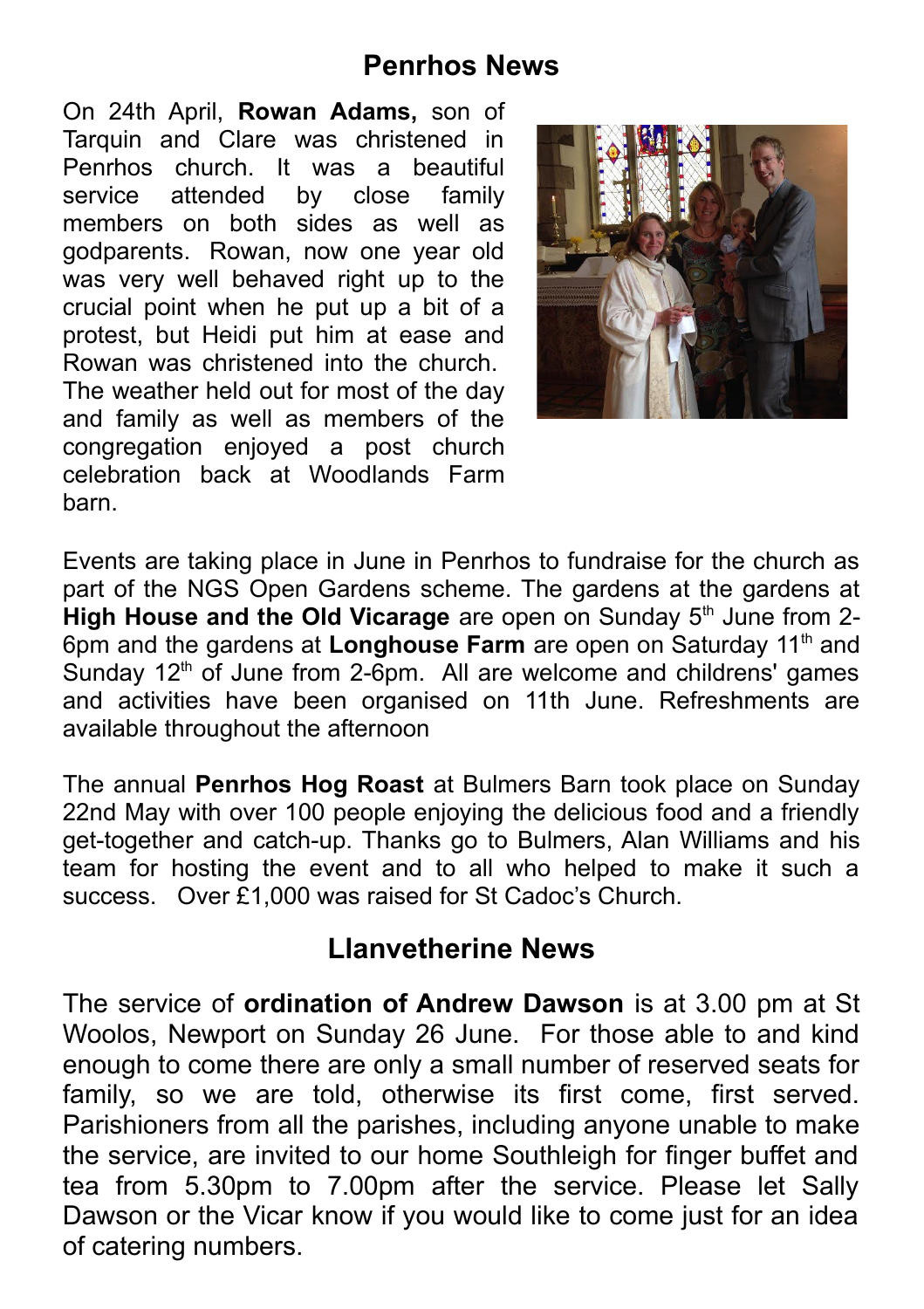On the morning of **Pentecost** the service in Llanvetherine was held in the churchyard at the preaching cross where the small congregation sat in the warm sunshine. Early morning prayer was surrounded by birdsong and distant rural sounds making it a truly spiritual experience in a perfect simple way to celebrate the wonderful news of the Season.



Llanddewi Skirrid Village Hall **Coffee Morning in aid of St David's Hospice** Thursday, June 16th 10.30am - 12 noon Tea, coffee, cakes, bring and buy, raffle etc

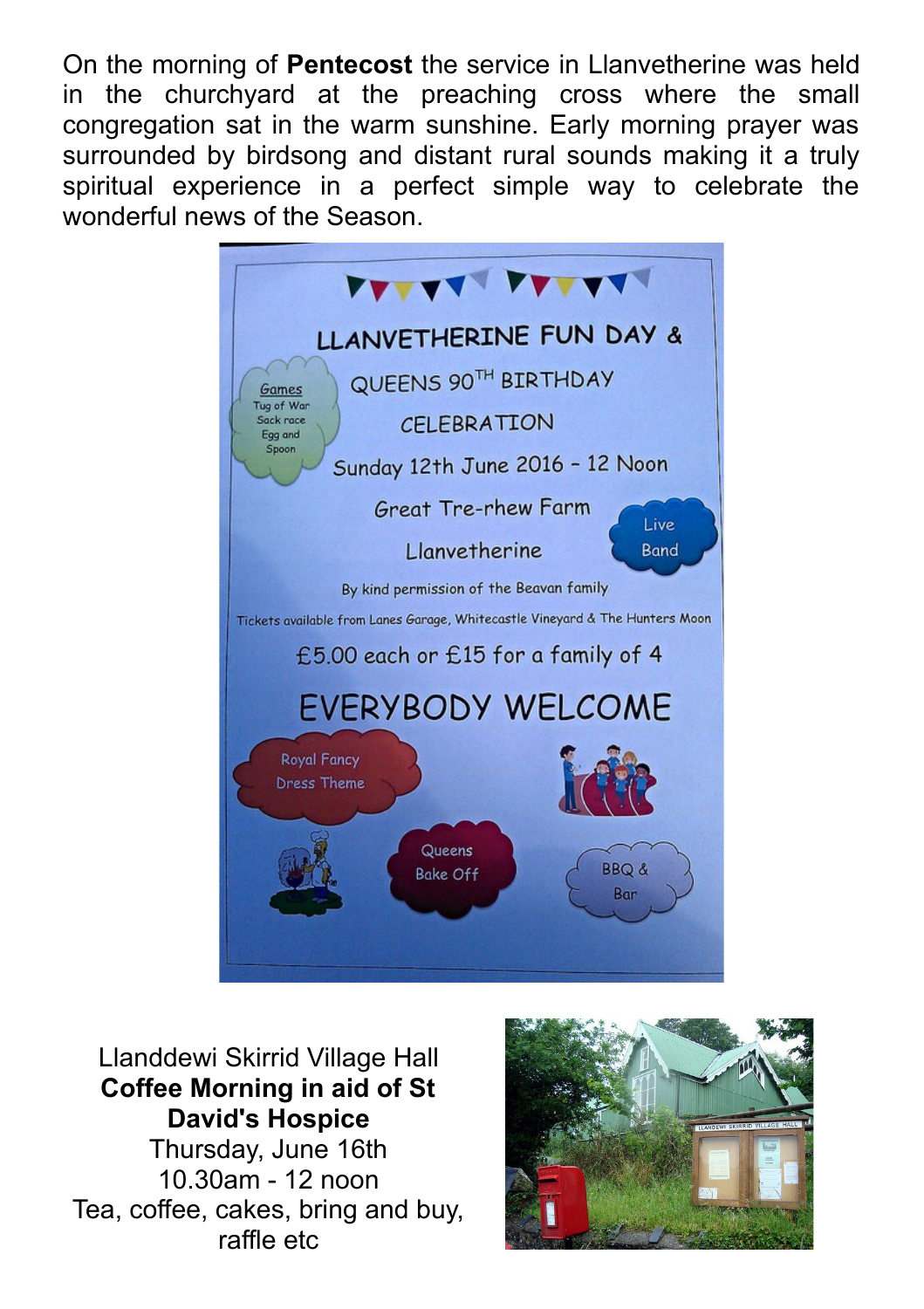#### **Charity Coffee Morning Every 3rd Wednesday of the month at The Foxhunter Inn, Nant-y-Deri**

Raffle in aid of different charities each month 10.30 onwards

#### **WI News**

Llantilio Crossenny WI returned their committee and president, at their AGM. They then had a wonderful demonstration of flower arrangements using flowers and foliage from the garden, by Lynne Bayliss. Prior to the meeting there was a singing practice, which nearly raised the roof!

Members were reminded of the Queen's 90th birthday celebrations taking place on Saturday 11th June between 3pm and 7pm. Daphne and Janet are making celebrations cakes to be cut on the day. The WI will provide bunting and decorations in various forms! Together with a crown competition and treasure hunt, for children. Members were reminded it is a bring and share event, and the suggestion was, of one plate of savoury and one of sweet. The WI have also been asked to lead a sing-song. Their choral reputation is spreading!

Our next meeting is the guest night, when members from other WIs are invited. Again the lovely ladies will provide their usual array of goodies to eat ! There will be musical entertainment ,too ! Singing practice will be at 6.30pm, before the meeting. Ruth and Margaret are knocking everyone into shape , ready for their performance at the concert, in October!



#### **Why are coffee mornings so popular?**

In June there are 5 coffee mornings in the local area all of which start at 10.30 in the morning. If you are one of the many people who attend coffee mornings you will know why they are so popular. If you have never been to one then why not select a coffee morning from the list and pop along and find out what they are all about.